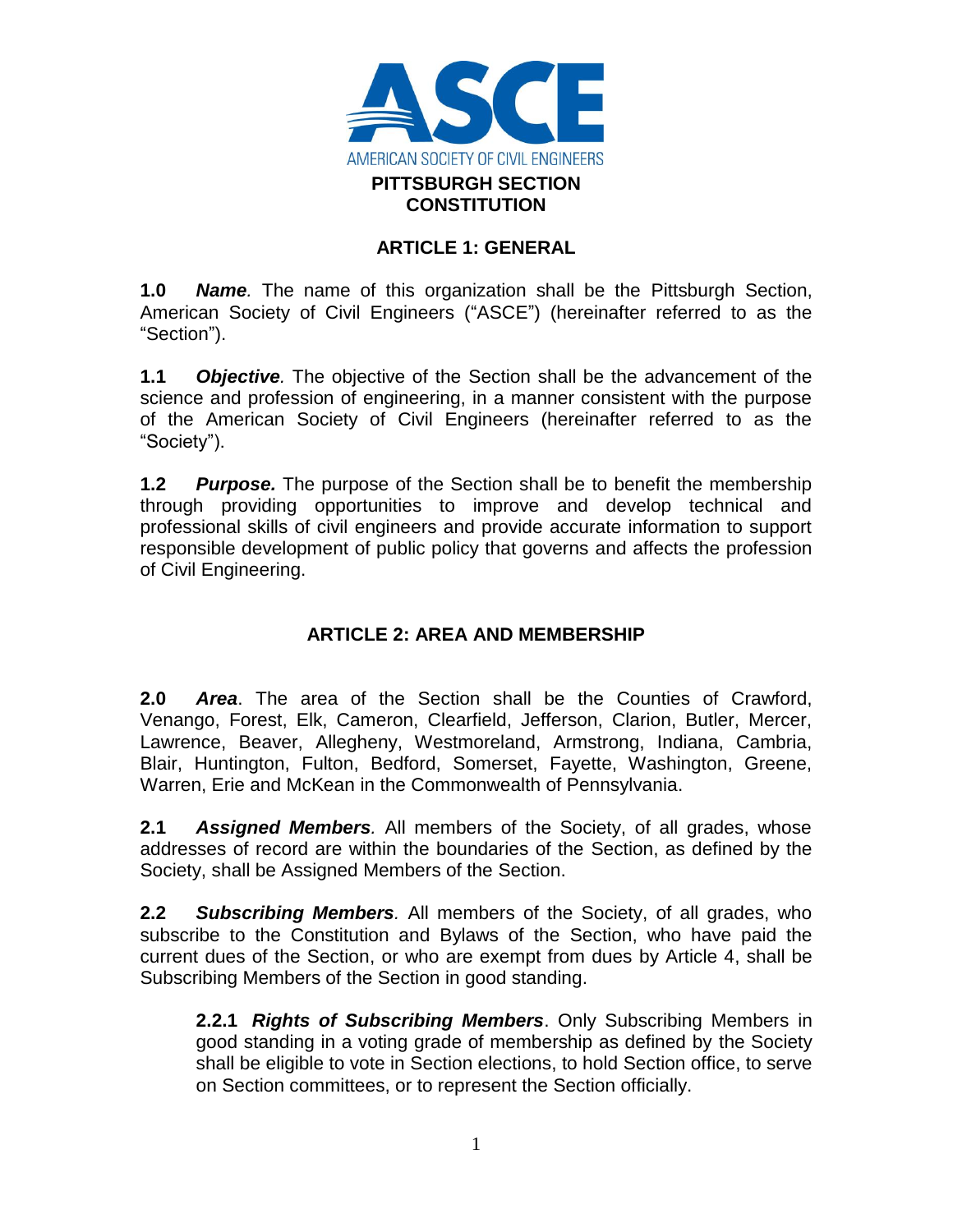**2.2.2** *Termination of Rights for Non-payment of Dues.* Subscribing membership ceases for any member whose dues are more than four (4) months in arrears.

**2.3** *Institute-only Members.* Institute-only Members of a Society Institute may be members of a Section or Branch Technical Group or local Institute Chapter.

## **ARTICLE 3: SEPARATION FROM MEMBERSHIP**

**3.0** *Separation from Membership.* Upon termination of membership in the Society, a person shall cease to be a member of the Section.

## **ARTICLE 4: DUES**

**4.0** *Annual Dues*. Annual Dues shall be established by the Section Board of Directors as set forth in the Section Bylaws*.*

**4.1** *Exemption from Dues.* Society Life Members and Distinguished Members shall be exempt from payment of dues to the Section.

**4.2** *Good Standing.* A Section member whose obligation to pay is current shall be a Section Member in Good Standing.

## **ARTICLE 5: MANAGEMENT**

**5.0** *Board of Directors.* The governing body of the Section shall be a Board of Directors (hereinafter referred to as the "Board"). The Board shall be responsible for the supervision, control and direction of the Section, and shall manage the affairs of the Section in accordance with the provisions of the Section and Society governing documents.

## **ARTICLE 6: OFFICERS AND DIRECTORS**

**6.0** *Officers.* Officers of the Section shall be a President, President-Elect, Secretary, and Treasurer.

**6.1** *Directors***.** There shall be nine (9) elected Directors.

**6.2** *Board of Directors***.** The Board shall consist of the President, President-Elect, the elected Directors, and the immediate Section Past President available and willing to serve. The Chair of each active Technical Group or Institute Chapter of the Section and the President of the Younger Member Forum ("YMF") are ex officio voting members. The Secretary and the Treasurer shall be nonvoting representatives at the Board meetings.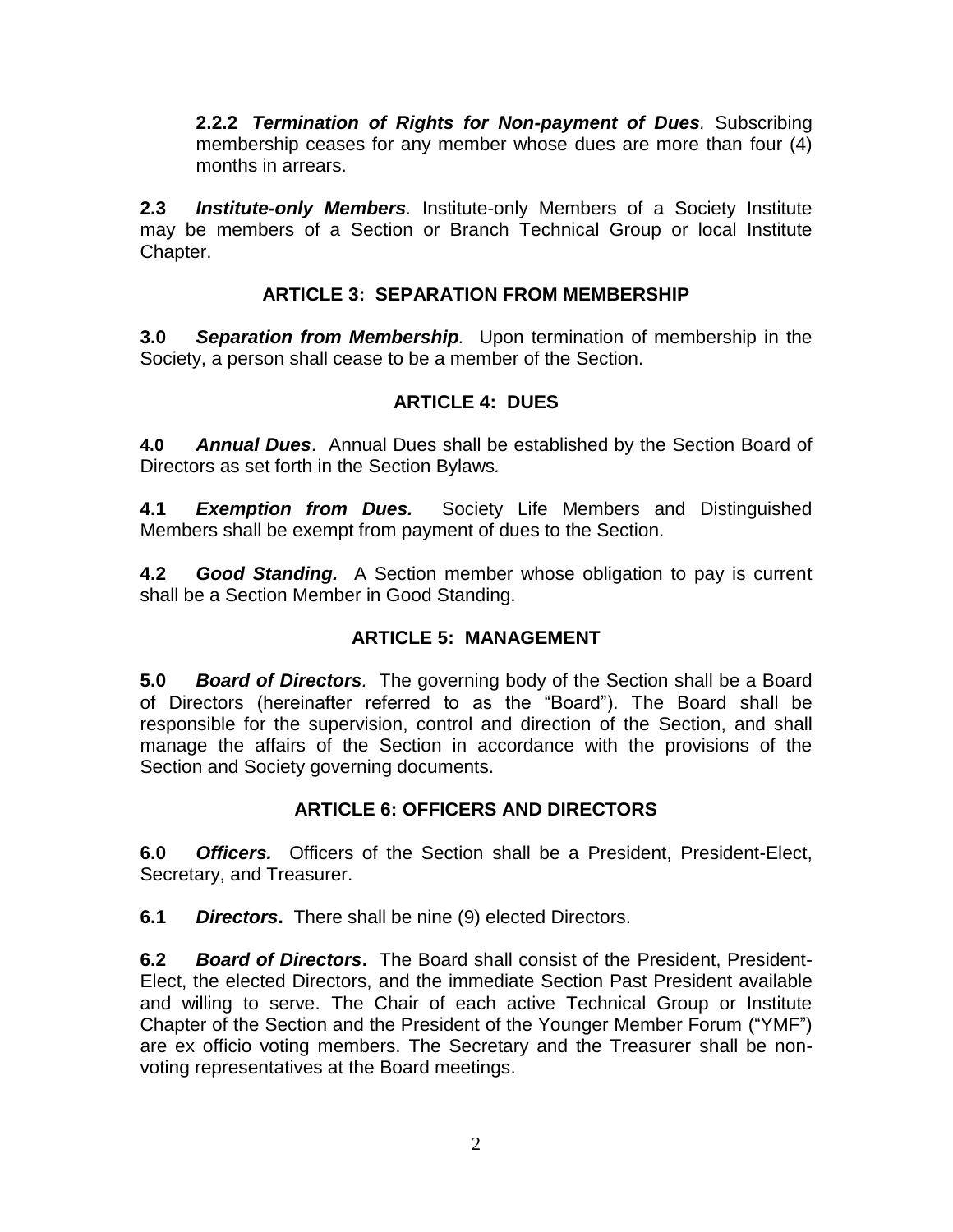## **ARTICLE 7: ELECTIONS**

**7.0** *Elections.* The Section shall establish procedures for the annual election of Officers and Directors.

### **ARTICLE 8: MEETINGS**

#### **8.0** *Membership Meetings.*

**8.0.1** *Annual Meeting.* The Section shall hold at least one (1) business meeting annually, termed the Annual Meeting, on such date and at such place as the Board designates.

**8.0.2** *Other Meetings.* Other meetings shall be called at the discretion of the Board, or by the President upon the written request of at least ten (10) Subscribing Members.

**8.0.3** *Meeting Notice.* Notice of call for a meeting shall be sent to all Subscribing Members not less than thirty (30) days in advance of the meeting date.

#### **8.1** *Board of Directors Meetings***.**

**8.1.1** *Meeting Frequency*. The Board shall hold at least nine (9) meetings annually.

**8.1.2** *Meeting Notice*. Notice of call for a meeting shall be sent to the members of the Board not less than seven (7) days in advance of the meeting date.

### **ARTICLE 9: SUBSIDIARY ORGANIZATIONS AND COMMITTEES**

**9.0** *Subsidiary Organizations.* Subsidiary Organizations may be formed within the Section to facilitate the carrying out of the objectives of the Section, to promote interest in the Society and to provide to members of the Section a better opportunity for participation in local Society activities, in accordance with the provisions of the Section Bylaws.

**9.0.1** *Governing Documents.* Subsidiary Organizations shall adopt Bylaws consistent with this Constitution and Society governing documents.

**9.1** *Committees.* The Board may establish standing or task committees to carry out the work of the Section.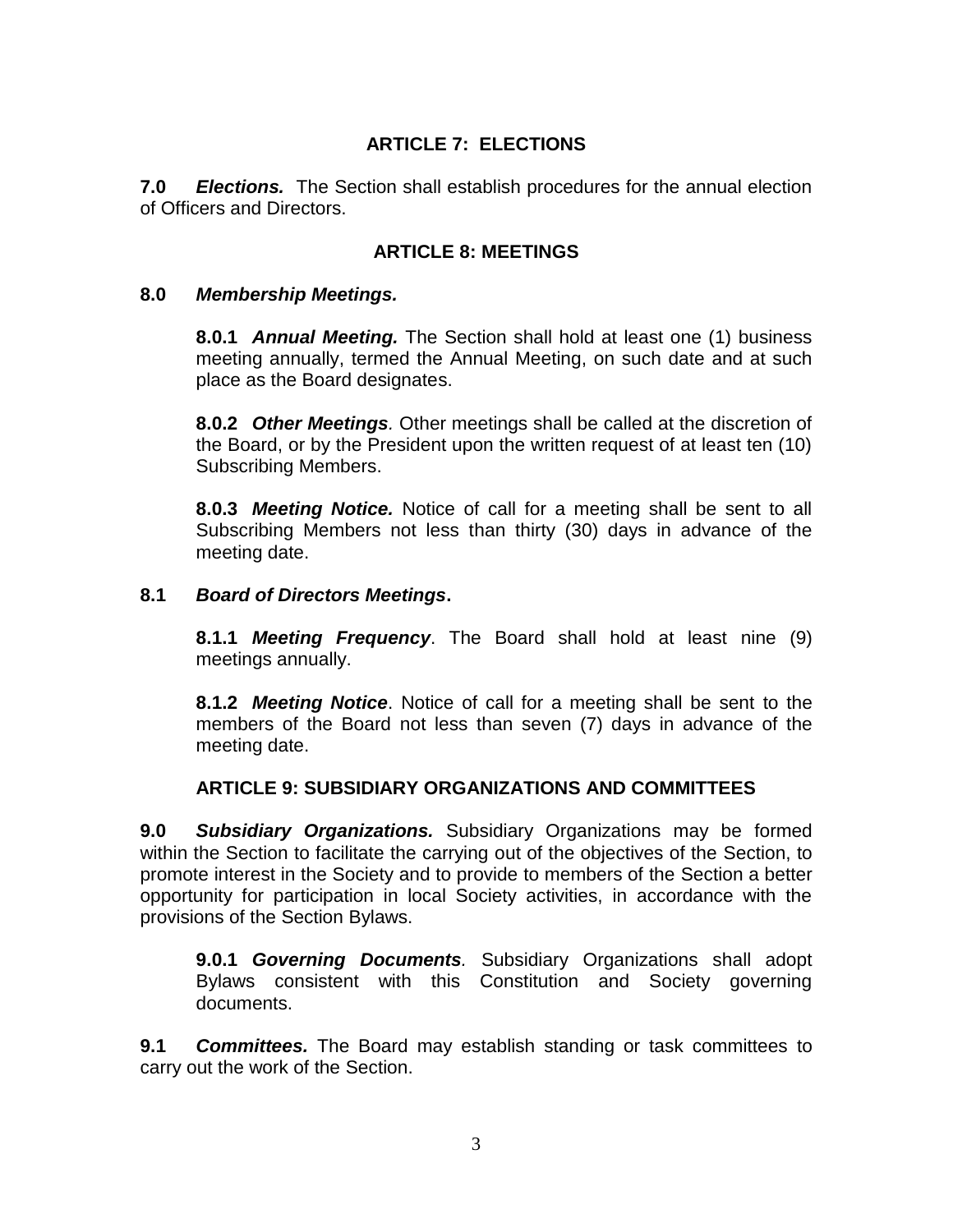### **ARTICLE 10: ADMINISTRATIVE PROVISIONS**

**10.0** *Proper Use of Section Resources.* No part of the net earnings of the Section shall inure to the benefit of, or be distributable to its Directors, Officers, or any other private persons, except that the Section shall be authorized and empowered to pay reasonable reimbursements, payments or compensation for services rendered in furtherance of the purposes set forth above.

**10.1** *Limitations on Political Activity.* No substantial part of the activities of the Section shall be the carrying on of propaganda, or otherwise attempting to influence legislation, and the Section shall not participate in or intervene in, including the publishing or distributing of statements, any political campaign on behalf of or in opposition to any candidate for public office. The Section shall not carry on any activities prohibited by the provisions of the Society's governing documents.

**10.2** *Conflict of Interest.* A Conflict of Interest shall be defined as any activity, transaction, relationship, service, or consideration which is, or appears to be, contrary to the best interest of the Section or the Society, or in which the interests of an individual or another organization have the potential to be placed above those of the Section or the Society. Any interested individual must disclose the existence of any actual or possible conflict of interest and all material facts to the Section entity considering the proposed transaction. Action to address the conflict shall be taken by either the interested individual or the Section entity.

**10.3** *Distribution of Section Assets.* Upon dissolution of the Section, the assets remaining after the payment of the debts of the Section shall be distributed to such organization or organizations organized and operated exclusively for charitable, educational, literary, religious, or scientific purposes, as shall at the time qualify as an exempt organization or organizations under Section 501(c)(3) of the Internal Revenue Code, as the Board shall determine, and in the absence of such designation they shall be conveyed to the Society.

#### **ARTICLE 11: AMENDMENTS**

#### **11.0** *Amendment of the Constitution.*

**11.0.1** *Proposal.* An amendment to this Constitution shall be proposed by one (1) of the following two (2) methods:

**11.0.1.1** *Board of Directors.* A two-thirds (2/3) vote of the members of the Board present at a duly constituted Board meeting where a quorum is in attendance, provided that a written notice containing the text of the proposed amendment is published to the membership at least thirty (30) days in advance of the meeting.